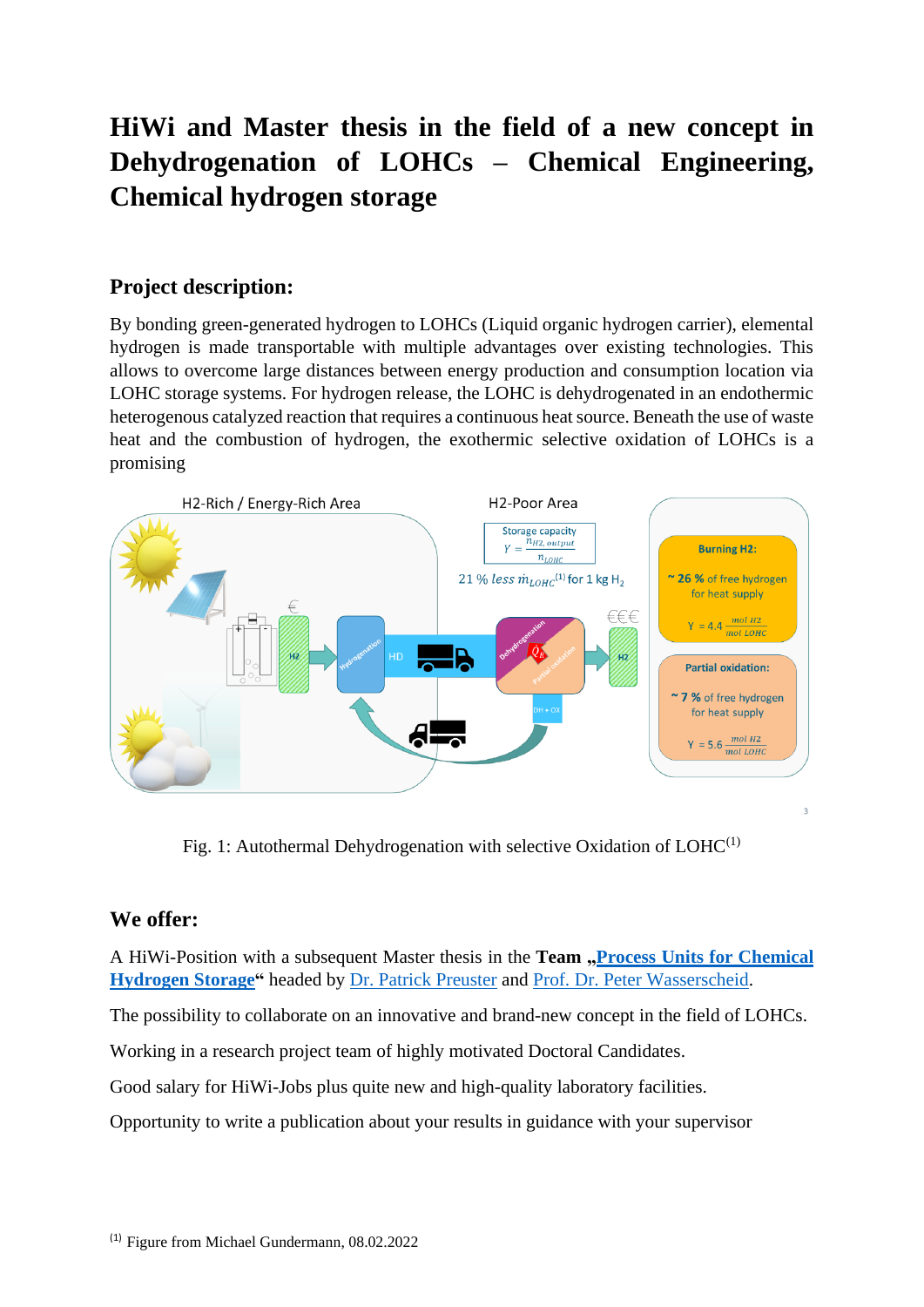# **Your Tasks:**

Focusing on selective oxidation of the LOHC Diphenylmethane (H0-DPM) and Benzyltoluene, you will work first with your doctoral supervisor in charge on the process commissioning of a technical 1-meter Steel-Doubletube-Reactor system.



Fig. 2: 3D-Drawing of Plant for Oxidation of LOHCs

Topics of your thesis will be:

- Experiments on the continuous selective Oxidation of LOHC with the technical plant
- Investigate main influencing parameters and a parameter study
- Reaction progress and sample analysis, Evaluation of Balances over reactor
- Deriving of a first reaction kinetic correlation based on your experiments if possible
- Further experiments for overcoming technical and reaction kinetic challenges

# **Your profile:**

- Working towards a Master of Engineering in Chemical engineering, Process Engineering or similar
- You perform experiments accurate and have good scientific presentation
- Ideally, you have initial experience with technical facilities in laboratory scale (Small installations, Operation) and with general laboratory work
- Enthusiasm about heterogenous catalyzed gas reactions with LOHC-Systems